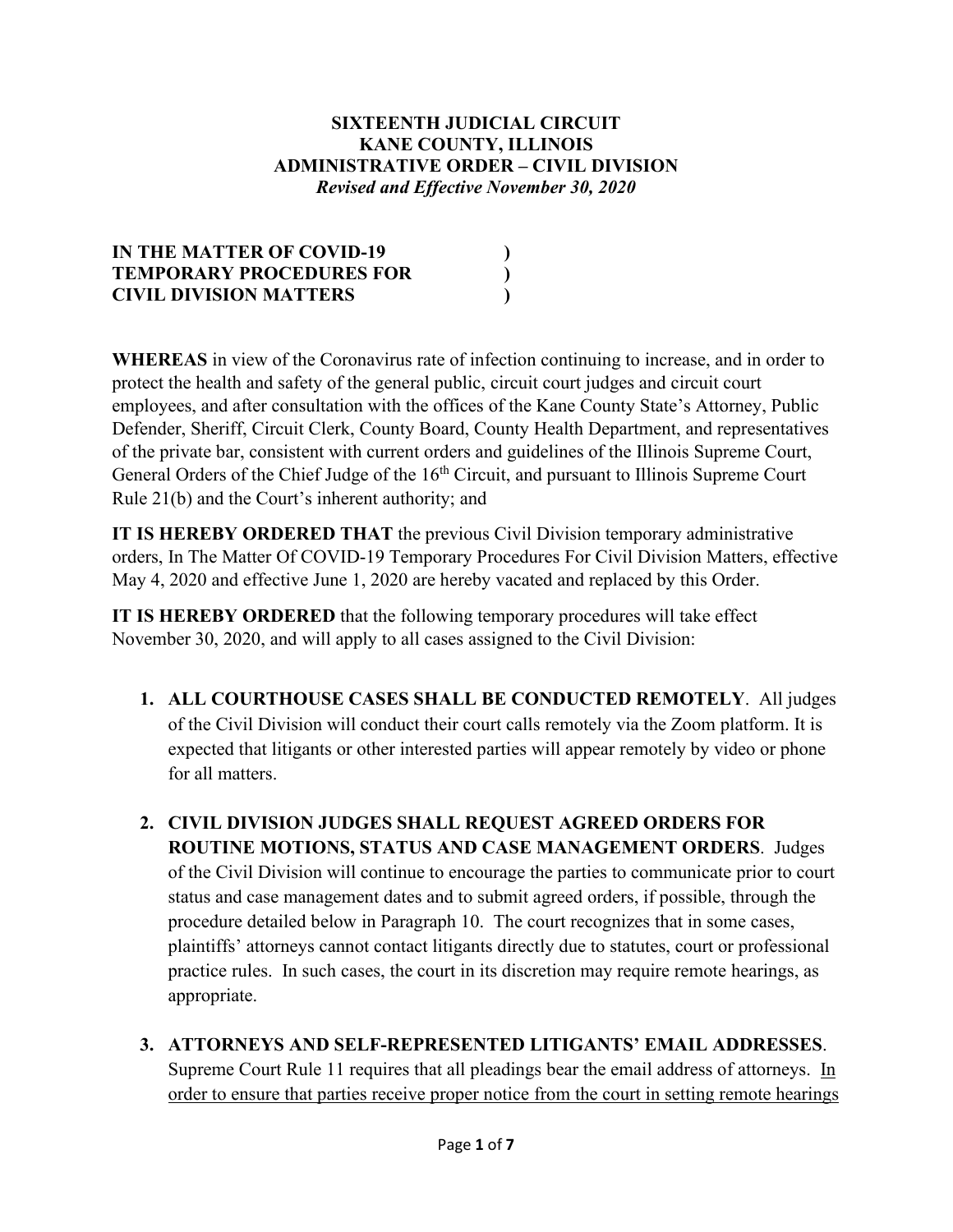as provided herein, attorneys and self-represented litigants shall show e-mail addresses on all pleadings and motions filed.

- **4. COURTESY COPIES.** All courtesy copies shall be sent to the Civil Division Judicial Assistant's e-mail at [KlattCourtney@16thCircuit.IllinoisCourts.gov.](mailto:KlattCourtney@16thCircuit.IllinoisCourts.gov)
- **5. SUPREME COURT RULE 218 CASE MANAGEMENT CONFERENCES**. In some cases, if the parties have not submitted proposed agreed case management orders as described herein at least two (2) business days prior to the set case management or status date, the court may unilaterally enter an order setting discovery deadlines and further status/case management dates. The court may enter such unilateral orders on or before the day prior to the set date, and if such an order is entered, the court will not address such a matter at the remote hearing.
- **6. REMOTE HEARINGS IF NO PRIOR PROPOSED AGREED OR UNILATERAL ORDER**. Beginning November 30, 2020, all court proceedings that are scheduled on the applicable court call and that have not been resolved or continued to a new date by submission of a proposed agreed order, or order on the court's own motion, will be held remotely using Zoom. Attorneys and self-represented litigants will be expected to join the remote hearing, in the manner described below. The Sixteenth Judicial Circuit has published on its website [Illinois16thjudicialcircuit.org](http://www.illinois16thjudicialcircuit.org/) Zoom links for each Civil Division courtroom with scheduled court sessions, a Zoom Meeting ID, Password and Link for each session's date and time. Attorneys and self-represented litigants with cases scheduled on or after November 30, 2020 will be expected to appear through the Zoom link with the Meeting ID and Password for the courtroom assigned to their case.
- **7. ZOOM INSTRUCTIONS AND PROTOCOL.** Parties should plan to appear as scheduled, to make a timely appearance, and should familiarize themselves with the ["Guidelines for Virtual Courtroom Proceedings of the Sixteenth Judicial Circuit"](https://www.illinois16thjudicialcircuit.org/Documents/Guidelines-for-Virtual-Courtroom-Proceedings.pdf) and the [Illinois Supreme Court Remote Access Policy,](https://courts.illinois.gov/SupremeCourt/Policies/Pdf/Remote_Access_Policy.pdf) effective January 1, 2020, and revised effective June 1, 2020.
- **8. PRE-TRIAL SETTLEMENT CONFERENCES**. All pre-trial settlement conferences scheduled after November 30, 2020 will be conducted remotely on Zoom. The plaintiff and the assigned insurance adjuster for the defendant, if applicable, shall also be present by Zoom. At least three (3) business days prior to the scheduled hearing, the parties shall submit courtesy copies of their pretrial settlement memoranda to the Civil Division Judicial Assistant's e-mail at [KlattCourtney@16thCircuit.IllinoisCourts.gov.](mailto:KlattCourtney@16thCircuit.IllinoisCourts.gov)
- **9. BENCH TRIALS.** Bench trials scheduled between November 30, 2020 and January 29, 2021 will be conducted remotely pursuant to procedures set forth below in paragraph 12.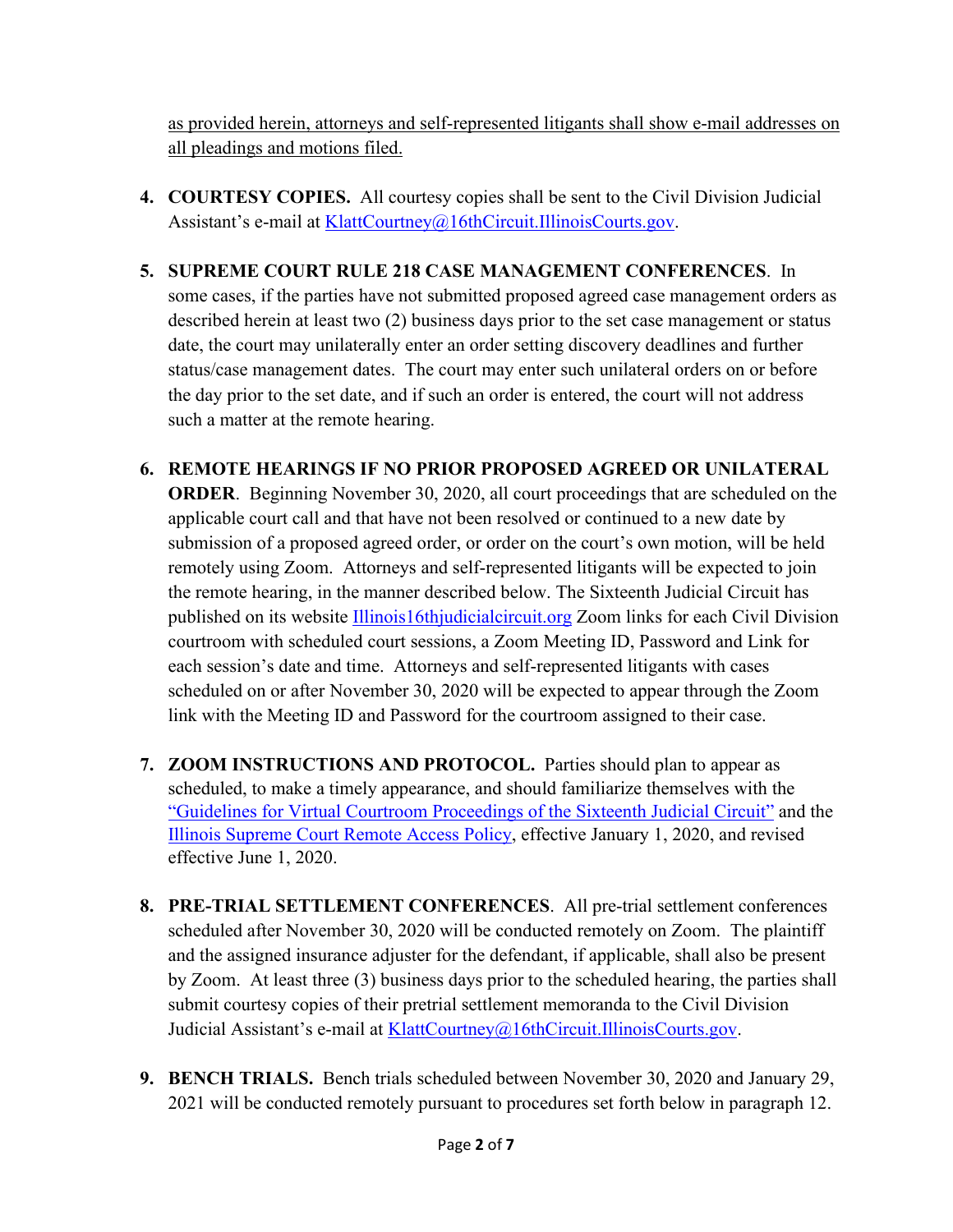The remote appearance procedures in paragraph 12 will apply to all persons participating in bench trials, including the parties, attorneys, and witnesses. Courtesy copies should be sent to the Civil Division Judicial Assistant's e-mail at

[KlattCourtney@16thCircuit.IllinoisCourts.gov](mailto:KlattCourtney@16thCircuit.IllinoisCourts.gov) 14 days prior to the scheduled bench trial.

**10. JURY TRIALS.** All civil jury trials and associated final pre-trial conferences scheduled between November 30, 2020 and January 29, 2021 are cancelled and the assigned judge will set a status date for re-setting of the trial dates. For any cancelled jury trial in which the parties waive a jury, the parties may move the court to set an earlier bench trial date. Until further order of court, bench trials will be conducted remotely (see paragraph 9 above). For any civil jury trials scheduled on or after February 1, 2021, and until further order of court, it is expected that only six (6) person juries will be empaneled because of the social distancing guidelines in effect and expected to be in effect in Illinois, at least for part of 2021. The Civil Division will be establishing further guidelines for in-person jury trials tried to six (6) person juries. The party or parties demanding a 12-person jury will have to file an appropriate waiver of such 12-person jury demand. If appropriate and practicable, and by agreement of all parties to waive in person proceedings, the assigned judge may consider hearing parts or all of a civil jury trial by remote hearing.

## **11. PROCEDURE FOR PROPOSED AGREED ORDERS AND UNCONTESTED MATTERS FOR RULING BY EMAIL.**

- **A. ROUTINE AND AGREED ORDERS.** The Civil Division will continue to accept proposed agreed orders, and uncontested motions and presentations, including, but not limited to the following:
	- **(1)** Dismissals;
	- **(2)** Entry of Protective Orders (HIPAA) and otherwise;
	- **(3)** Appointment of Special Process Servers;
	- **(4)** Agreed Briefing Schedules; and
	- **(5)** Extensions of Discovery Schedules
- **B. METHOD OF SUBMITTING PROPOSED ORDERS.** All requests for entry of an agreed order, or ruling on uncontested matters, shall be sent to the Circuit Clerk's Office by email to [CICCivilProposedOrders@co.kane.il.us.](mailto:CICCivilProposedOrders@co.kane.il.us) The email shall include a cover letter stating the case name and number, detail of the documents attached, summary of the action requested, and a representation by the attorney of record or self-represented litigant as to the agreed nature of the request. The documents attached shall include, but not be limited to, the subject motion, any supporting documentation, and the proposed order. If notice to any party would ordinarily be required, the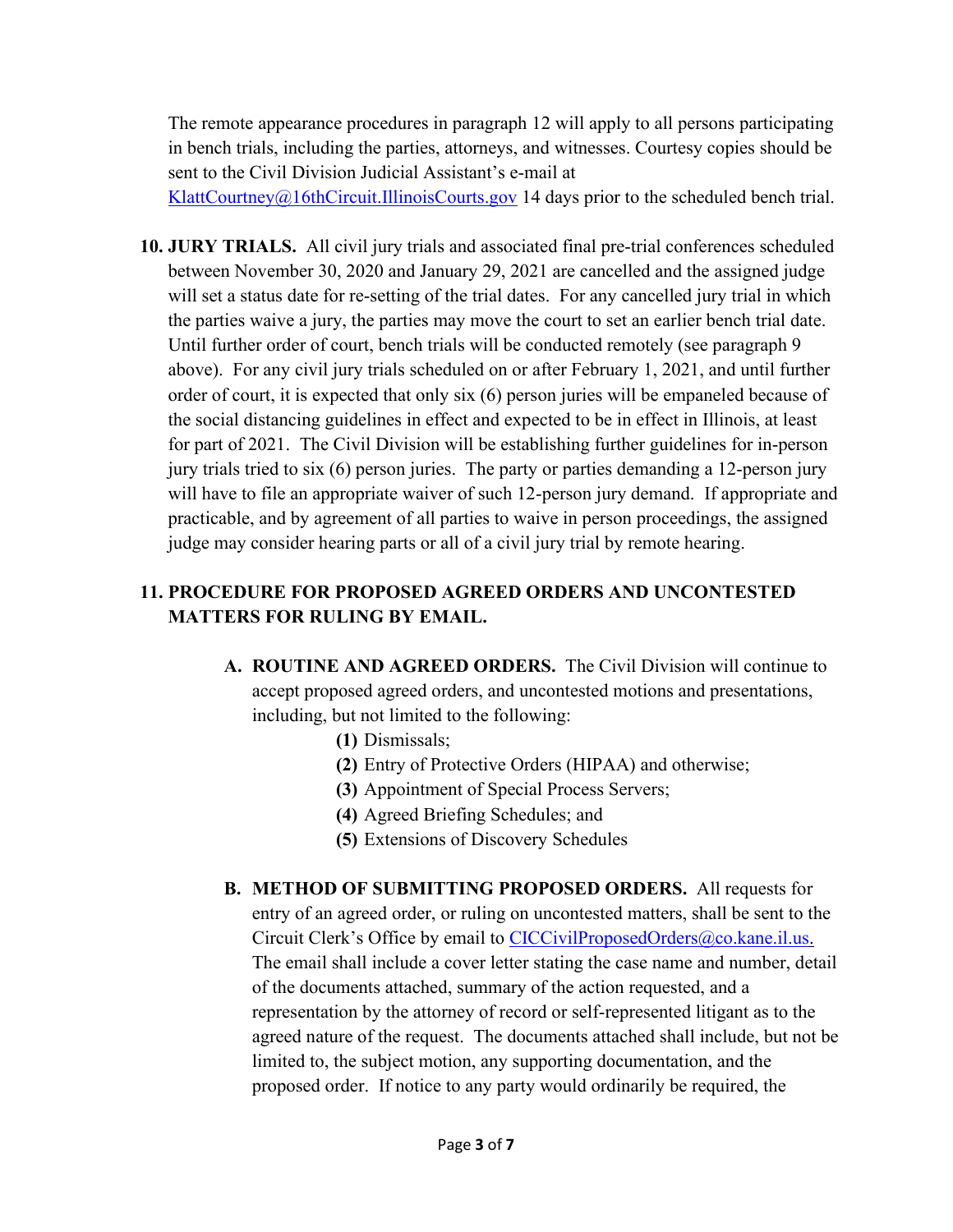attorney of record or self-represented litigant must represent that the party to whom notice is required has received all submitted materials and has consented to the proposed action/order.

- **C. ORDER AS SEPARATE PDF OR WORD ATTACHMENT.** All proposed orders shall be submitted as a separate attachment in PDF or Microsoft Word (not as part of the letter and supporting documentation). If the proposed order needs only the judge's signature, it should be submitted as a PDF. If the proposed order needs additional language or a future date to be filled in, it should be submitted as a Word document.
- **D. CIRCUIT CLERK TO FORWARD TO JUDGE.** Upon receipt, the Circuit Clerk's Office will forward the filing and the proposed order to the assigned judge. If the assigned judge approves the order, the Circuit Clerk will present the order to the judge or the on-duty judge in the courthouse for signature. The Clerk will then email the signed order to the parties.
- **E. CHANGES OR DECLINATION OF PROPOSED ORDER.** Even where an order is agreed, or uncontested, the Court reserves the right to require additional information or to require a hearing, or to modify or deny the proposed order. In the event the judge does not approve the order, the Circuit Clerk will notify the parties, and provide further instruction as appropriate.

# **12. PROTOCOL FOR REMOTE HEARINGS IN CIVIL CASES**

- **A. PRE-REMOTE HEARING PREPARATION.** Holding a hearing remotely requires proper preparation and planning. Steps required to be taken prior to any remote hearing are as follows:
	- **(1)** Three (3) court days prior to a hearing, the parties shall file a list containing the names and email addresses of the attorneys, parties and witnesses (if any) who will attend the hearing. All persons must use their real names (not aliases) while online to ensure they will not be prevented from entering the hearing.
	- **(2)** Three (3) business days prior to a hearing the parties shall exchange exhibits they intend to introduce into evidence and thereafter conduct a conference to identify any exhibit(s) they stipulate can be admitted into evidence. If a party fails to comply with this provision, the court in its discretion may deny the introduction of that party's exhibit.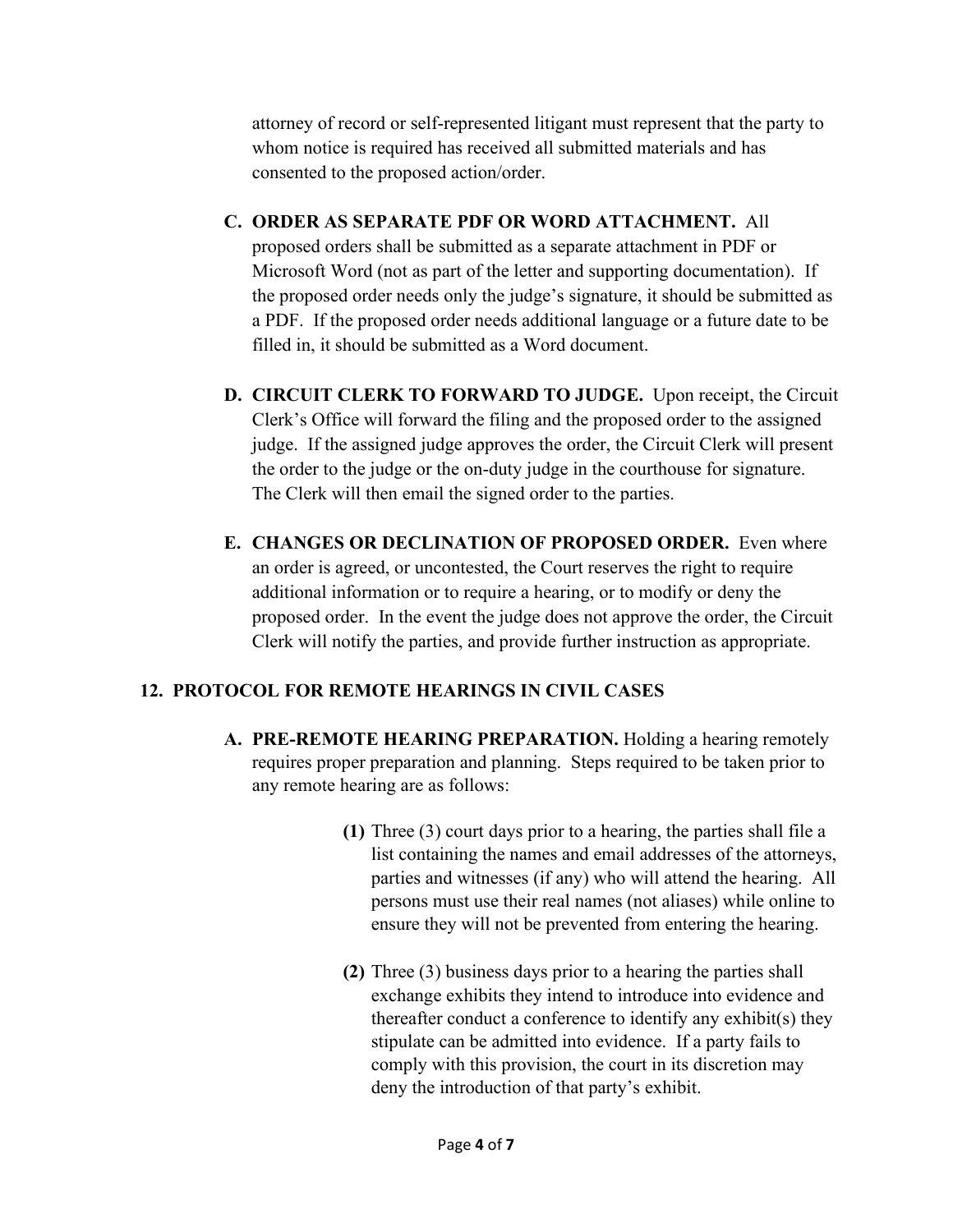- **(3)** At least two (2) court days before the hearing parties shall prepare and email to the Circuit Clerk at  $CICexhibits@co.kane.i.l.us$  proposed exhibits (and if appropriate, an electronic bundle of authorities) as follows:
	- **(a)** A searchable PDF format (and a color PDF, if necessary) shall be used;
	- **(b)** Each exhibit shall be a separate file. Each file name shall reflect the party offering it and the exhibit number e.g. Plaintiff 1, Plaintiff 2, Defendant 1, Defendant 2, etc.;
	- **(c)** An index of all exhibits shall be included that states the number of pages in each exhibit;
	- **(d)** For exhibits greater than four pages, page numbers must be generated and inserted electronically within the PDF (not handwritten). The numbering must include the exhibit number and page number, e.g. Plaintiff 1- Page 1, Plaintiff 1-Page 2, Defendant 1-Page 1, Defendant 1-Page 2, etc.;
	- **(e)** The assigned judge may also require a courtesy copy of all exhibits and/or authorities either in electronic or paper form, and in such order and/or format as the judge otherwise directs.

### **B. PROCEDURES AT REMOTE HEARING.**

- **(1)** Parties are responsible for obtaining a court reporter if they would like the hearing transcribed.
- **(2)** Notwithstanding the foregoing, if the parties file a consent that includes an appeal waiver on the issue of telephone testimony the assigned judge may, in his or her discretion, approve a request to take witness testimony by telephone.
- **(3)** Except as otherwise provided for in this order, hearings conducted pursuant to this order shall be conducted to the same standards as hearings in a courtroom and in accordance with the Illinois Rules of Civil Procedure, Illinois Supreme Court Rules and the Local Court Rules of the Sixteenth Judicial Circuit.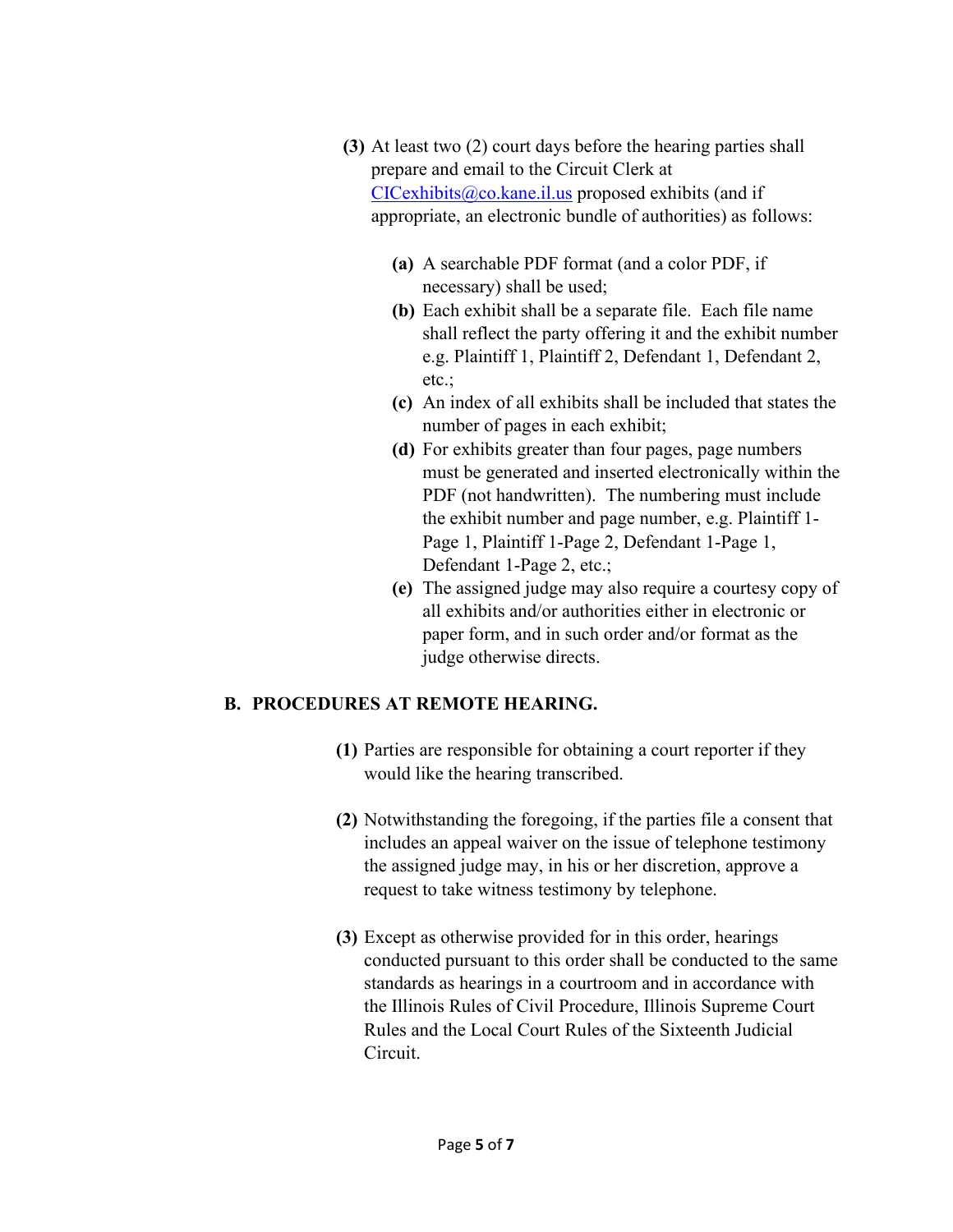- **(4)** The precise method in which a remote hearing will be conducted remains within the discretion of the judge assigned to the individual case, within the bounds of applicable law, rules, and practice procedures.
- **(5)** On the day of a video hearing, it is the responsibility of the attorneys and self-represented litigants to ensure their clients and witnesses are available and ready to proceed at the appointed time.

### **C. PROCEDURES DURING HEARING.**

- **(1) EXHIBITS ADMITTED IN EVIDENCE.** Once an exhibit is admitted into evidence during the hearing, the Circuit Clerk shall upload the exhibit into Odyssey so that it becomes part of the record. Upon conclusion of the hearing, the Circuit Clerk shall not be obligated to maintain any proposed exhibits that were not made part of the court record and may delete them at the clerk's convenience.
- **(2) USE OF INTERPRETER.** Where the case is one that involves the use of an interpreter, parties shall submit an Order requesting an Interpreter.
- **(3) REMOTE WITNESS TESTIMONY.** Where a witness attends the remote hearing, the witness will be sworn or affirmed by the judge prior to commencement of their testimony. In addition:
	- **(a)** The witness is to be alone, in a secure room with the doors closed. A record will be made by the judge of those conditions.
	- **(b)** Witnesses and parties should wear appropriate attire and present themselves as they would if they were appearing in a physical courtroom.
	- **(c)** The witness is to ensure that there will be no interruptions or distractions for the duration of their appearance at the remote hearing.